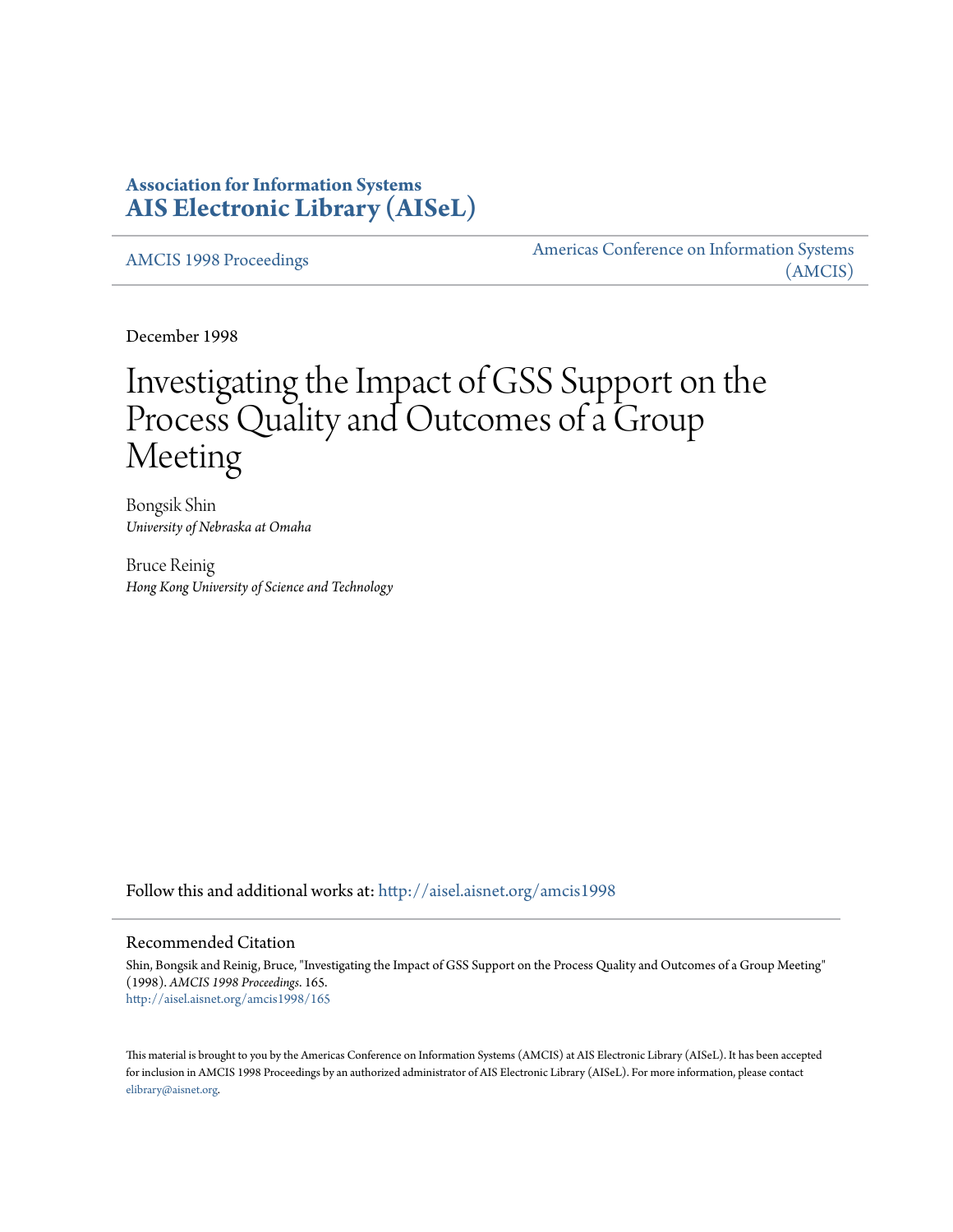# **Investigating the Impact of GSS Support on the Process Quality and Outcomes of a Group Meeting**

# **Bongsik Shin**

Information Systems and Quantitative Analysis College of Information Science & Technology University of Nebraska at Omaha

## **Bruce Reinig**

Department of Information & Systems Management Hong Kong University of Science and Technology

## **Abstract**

*Post-experimental surveys were collected based on a longitudinal quasi-experiment that compared manual and GSS-supported meetings. Then, a path analysis based on the structural equation model was conducted to confirm theoretical explanations of GSS effectiveness. It was found that GSS, indeed, could become a powerful tool that can facilitate increased quality of meeting processes and outcomes.* 

#### **Introduction**

A new form of meeting environment, group support systems (GSS), has been actively studied as a way to make group meetings more productive. GSS is an innovation to create the most desirable meeting conditions by removing the inherent limitations of manual meetings in terms of group dynamics and outputs. GSS empowered by information technologies provides fundamentally different environment from traditional meetings in that it can be flexibly designed to support meetings through multi-dimensional mechanisms of communication, information service, and decision support. Existing theoretical studies indicate that effective appropriation of technological features of GSS increases process gains and decreases process losses during a meeting. Qualitative enhancement in the group dynamics, in turn, is expected to substantially affect the performance of a meeting as well. This study is intended to validate the procedural integrity of the theoretical studies.

#### **Research Methodology**

#### *Theory*

A number of theoretical studies suggested the positive role of GSS in enhancing the process and outcome of meetings. Such theoretical models include George et al's (1990) model based on the communication theory, Rao and Jarvenpaa's (1991) contingency model, and Nunamaker et al's (1991) conceptual framework. Despite slight differences, these studies suggested that GSS is a technological and contingency factor that can lead to synergic group efforts and effective outcomes. GSS was expected to lift communication barriers by eliminating evaluation apprehension and conformance pressure as well as by promoting learning, synergy, and equal participation (Kraemer and King, 1988, Valacich, et al., 1992).

#### *Survey Development*

A survey questionnaire with 31-items, 7-point Likert-scale was designed to measure perceptions regarding group interactions and participants' learning and satisfactions. Repetitive questions were used for a construct to render a statistical test on the internal consistency of the indicators and to enable further purification of data. The survey included major constructs that represented the quality of meeting dynamics and outcomes. Group cohesion, production blocking, evaluation apprehension, free riding, and sucker effects display the level of the process quality of a meeting. Learning and satisfaction are two constructs that represented meeting outcomes.

Data was collected from a quasi-experiment that spanned two consecutive semesters. Two student classes (23 and 20 respectively) of a MIS introductory course participated in the experiment through discussions of eight different ethical issues of MIS such as software privacy and database marketing. Survey was collected right after each of the eight discussion sessions (observation size = 316). See Reinig and Briggs (1998) for the procedural details of the experiments.

#### **Results and Discussions**

#### *Validation of Factor Structure*

High construct validity of survey items is a necessary condition for achieving the reliability of study results. Discrimination among the constructs was first tested based on the exploratory factor analysis of all items. Factor rotation with equamax indicated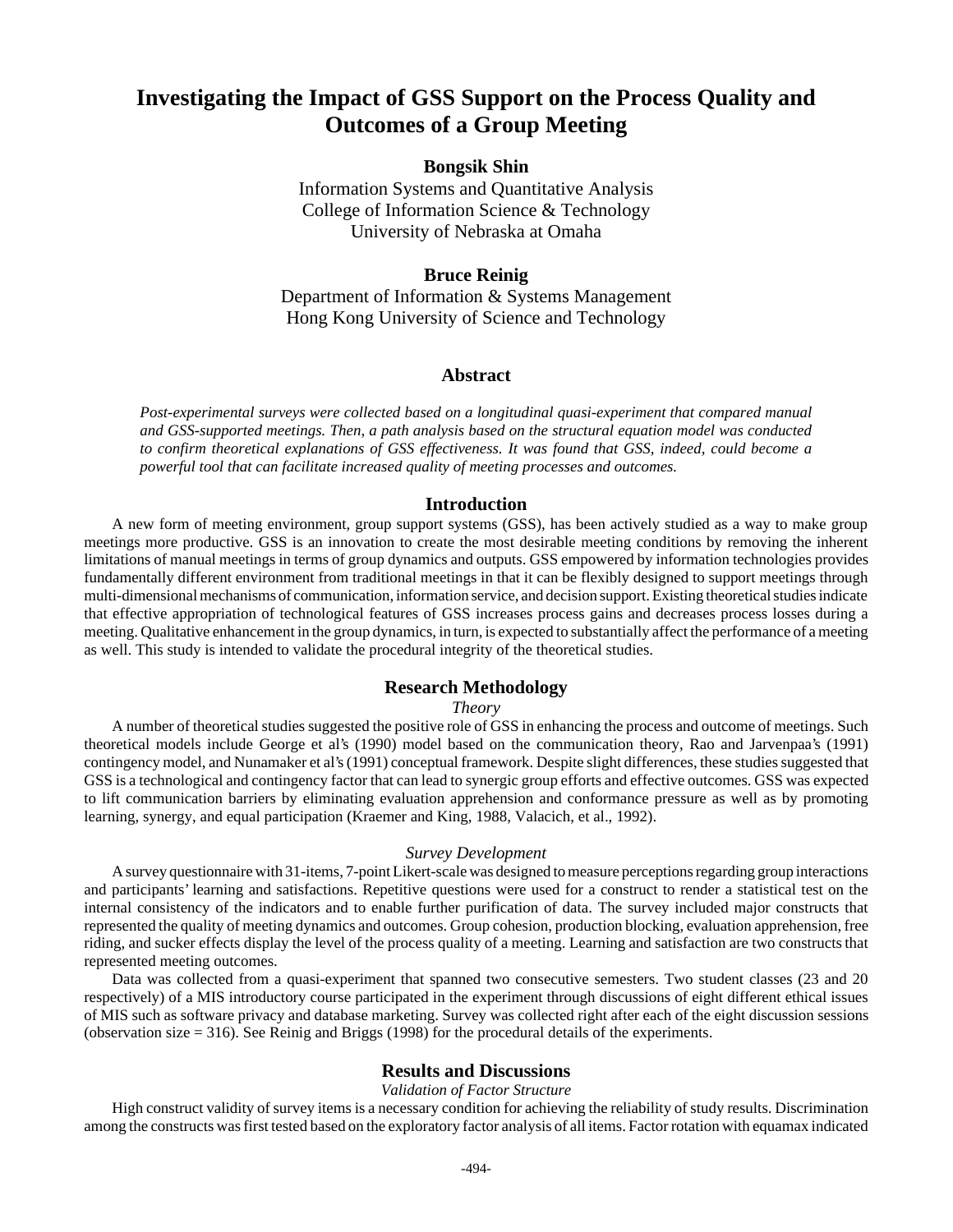that constructs except "evaluation apprehension" achieved high discriminating validity. Evaluation apprehension was therefore dropped from further considerations. Confirmatory factor analysis for each construct proved high convergence among the construct items as well. Cronbach's alpha ranged from 0.71 to 0.83. Based on the chosen constructs and corresponding question items, the path analysis was conducted.

#### *Results of Analysis*

A structural model that incorporated the selected constructs was developed based on the theoretical studies discussed (Figure 1). The model was designed to test the direct as well as mediating effect of media support (GSS) on the group performance in terms of participants' learning and meeting satisfaction. Although learning was regarded as a measure for a meeting effectiveness, it also can be a procedural factor that influences participants' satisfaction for a group meeting (Nunamaker et al, 1991). Therefore, relevant path from *learning* to *satisfaction* was added to study their causal relationship.



**Figure 1. Structural Model to be Tested**

The model was tested with EQS structural modeling tool. The solid lines in Figure 1 indicate significant paths. First of all, all indicator items pertaining to measurement models were highly significant. It was shown from the path coefficients that GSS support significantly reduced all process losses. It also increased group cohesion among participants (see Table 1). The large test statistics (t-values) indicated that the media support was especially effective in reducing production blocking and free riding during meetings. As the data was the result of repetitive measurements based on eight different tasks, this overall result rendered a strong indication that the GSS group consistently appropriated the media features in a positive fashion. Despite the provision of anonymity was frequently criticized for fostering free riding in GSS supported sessions, our study indicated sharply reduced free riding from participants. It appeared that the opportunity for equal participation enabled by the parallelism of GSS and anonymity had boosted mental efforts among meeting attendants.

Direct path from media support to participants' learning turned out negative and that on the meeting satisfaction was not statistically significant. Coefficients between process structures and outcomes (learning and satisfaction) partially supported early theoretical studies. Learning appears to be strongly affected by increased group cohesion and reduced free riding among participants. Furthermore, learning was the only factor that positively affected higher satisfaction. None of the other process variables significantly influenced the meeting satisfaction of participants. The result, in general, indicated that technology itself did not directly contribute to the formation of user perceptions on their learning or satisfaction. Rather the meeting outcomes were largely affected by the procedural structures formed during the appropriation of the GSS technology by participants.